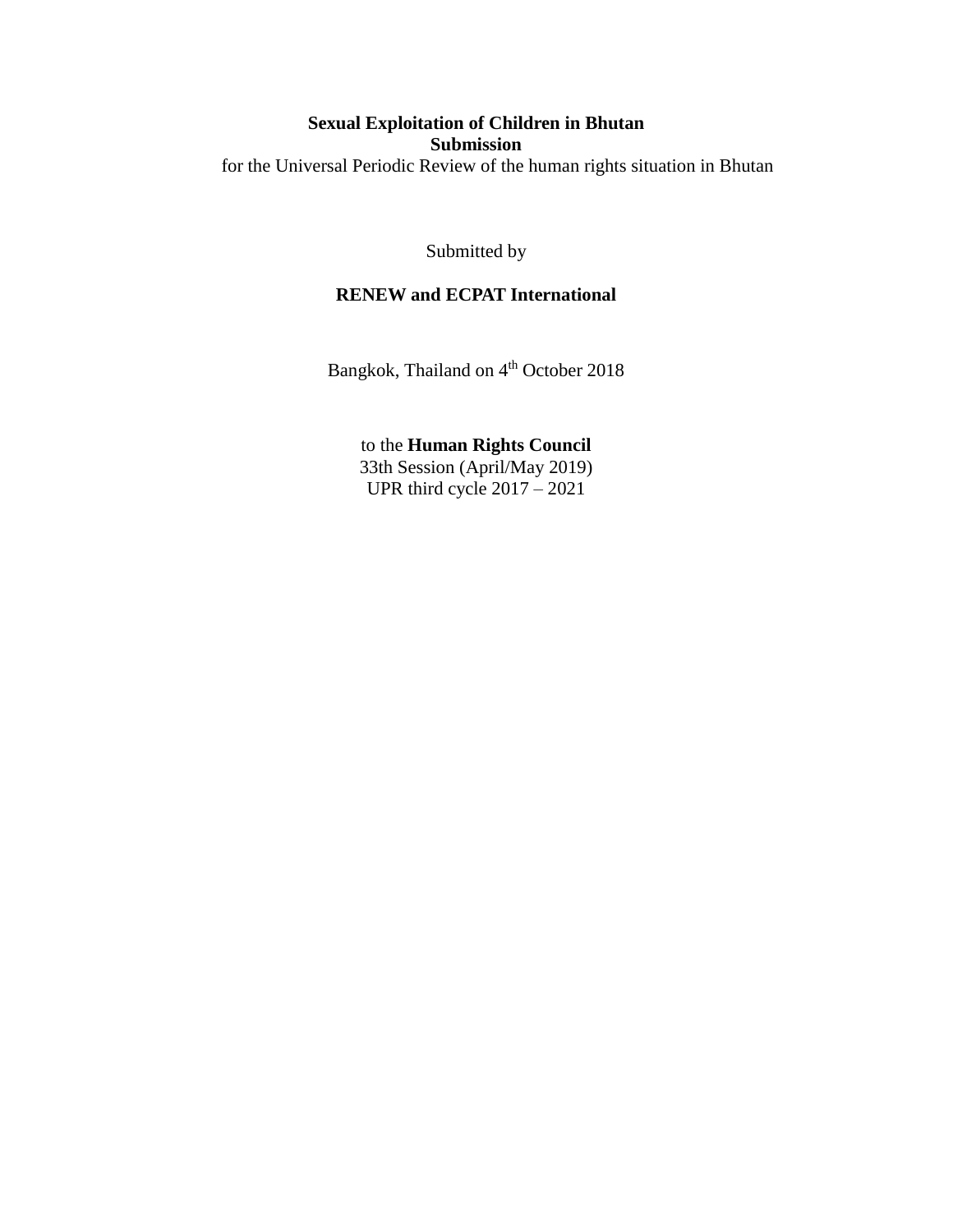



**RENEW** (Respect, Educate, Nurture, Empower Women)

CEO: Ms Tandin Wangmo Address: Phendey Oudphel Lam, Lower motithang, Thimphu, Bhutan, P.O Box No. 1404 Phone: +975-2-334751/332159 Email: [info@renew.org.bt](mailto:info@renew.org.bt)  Website: [www.renew.org.bt](http://www.renew.org.bt/)

*RENEW firmly believes sexual and gender-based violence (SGBV) and domestic violence (DV) stand in the way of achieving gender equality and campaigns to prevent and eliminate all forms of violence against women and children. In pursuit of its vision in creating a genderbased violence-free happy society, RENEW aspires to better the lives of women by helping them gain the skills necessary to achieve their goals as socially and economically independent members of society. Through comprehensive services, RENEW is the first organization of its kind in Bhutan to provide assistance to individuals through intervention and prevention programs. Actively promoting gender equality through every aspect of its work, RENEW is committed to identifying new methods and meaningful ways to nurture, support and empower women and children.*

# **ECPAT International**

Special consultative status

Executive Director: Mr. Robbert van den Berg Address: 328/1 Phayathai Road, Ratchathewi, Bangkok 10400, Thailand Phone: [+66 2 215 3388](tel:+66%202%20215%203388) Email: [info@ecpat.org](mailto:info@ecpat.org) Website: [www.ecpat.o](http://www.ecpat.org/)rg

*ECPAT International is a global network of civil society organisations working for the eradication of all forms of sexual exploitation of children. For the past 28 years, ECPAT has acted as the international watchdog, monitoring States' response to sexual exploitation of children, and advocating for robust international measures to protect children from sexual exploitation. ECPAT International currently has 104 network members operating in 93 countries.*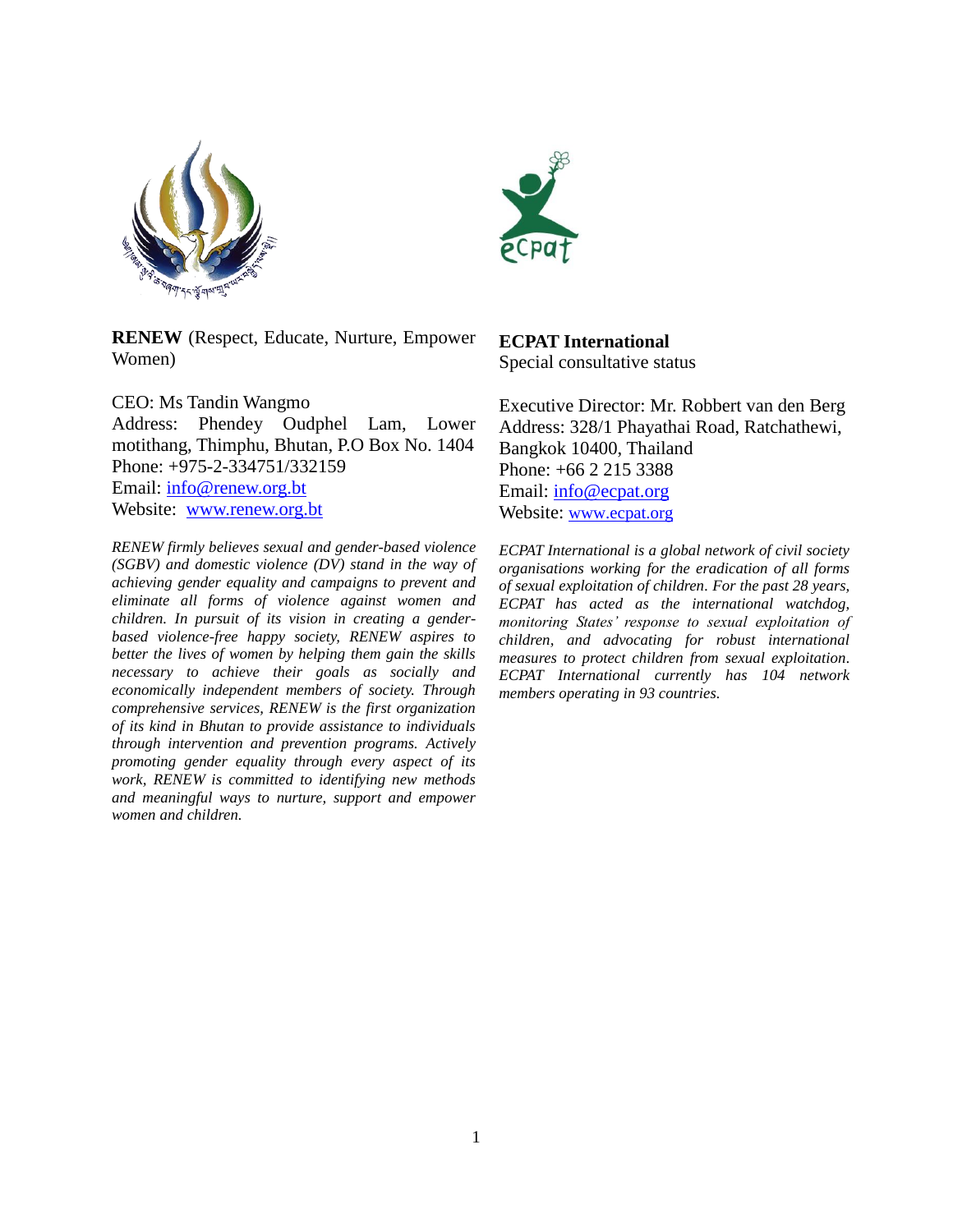#### **Justification for submission**

- 1. The present submission is an update to review the progress that has been made by the Government of Bhutan (GoB) to end sexual exploitation of children (SEC) and assess the level of implementation of the UPR recommendations pertaining to SEC made in 2014.<sup>1</sup> New recommendations to end SEC in Bhutan will be made. Recommendations made in this report are in line with the commitment made by the GoB to eliminate all forms of violence against children, including sexual abuse and exploitation with the adoption of the 2030 agenda for Sustainable Development in 2015.<sup>2</sup>
- 2. The content of this report is mostly based on country work experience and desk research by RENEW and ECPAT International.
- 3. The scope of this report is limited to SEC and its different manifestations, including exploitation of children in prostitution, <sup>3</sup> online child sexual exploitation ('OCSE'), child sexual abuse materials ('CSAM'),<sup>4</sup> trafficking of children for sexual purposes, sexual exploitation of children in the context of travel and tourism<sup>5</sup> ('SECTT') and, child, early and forced marriage ('CEFM').
- 4. Recommendations pertaining the combat of SEC were made in the UPR of 2014 and will be mentioned in the subchapters they relate to. General recommendations to end violence against children were made by the Czech Republic (118.18) *"[…] strengthening combating violence against women and children".* Italy (118.36) recommended to *"(i)ncrease […] efforts to prevent unacceptable forms of child labour,"* which includes SEC.

## **Current status and developments of sexual exploitation of children in Bhutan**

- 5. With 259,000, children form almost a third of the population of Bhutan.<sup>6</sup> Children seem to benefit from the four pillars of the Gross National Happiness index applied to government policy development: good governance, sustainable socioeconomic development, preservation and promotion of culture and environmental conservation. Only 2% of the population lives below the international poverty line of USD 1,90 per day<sup>7</sup> and child labour, with 3%, is low for the region.<sup>8</sup> In a 2016 study on "*Violence against Children in Bhutan*" by the NCWC, the GoB and UNICEF, sexual exploitation of children emerged as an issue in the southern and south-eastern regions of Bhutan.<sup>9</sup> The study shows that children in Bhutan face physical and emotional violence in addition to sexual violence and exploitation. Civil society working with exploited children estimate that about half of female commercial sex workers in southern cities are Bhutanese and Indian **children exploited in prostitution**. The girls work alongside women in hotels, '*drayangs*' (entertainment centres), karaoke bars or snooker halls. There is no specific region where the Bhutanese girls come from, but usually they have a poor background with many addicted to drugs or alcohol. A few examples of boy victims also emerged.<sup>10</sup> However, the study found that Bhutan does not have as many vulnerable children that are abused, exploited or orphaned as in other countries in the region. $^{11}$
- 6. Bhutan is both a source and destination country for **child trafficking for sexual purposes**. Girls from Bhutan are trafficked from rural areas, to urban areas in Bhutan or India.
- 7. There has been little or no evidence of **OCSE** or **SECTT**. This might change in the near future as Bhutan undergoes rapid changes. The GoB promotes a sustainable tourism agenda in which the number of tourists per year is strictly regulated at a high daily cost.<sup>12</sup> Nevertheless, tourist arrivals have soared from 41,000 in 2010 to 210,000 in 2016.<sup>13</sup> More than half of the international tourists come from the Asia-Pacific and the three top nationalities of visitors are China, USA and Japan.<sup>14</sup>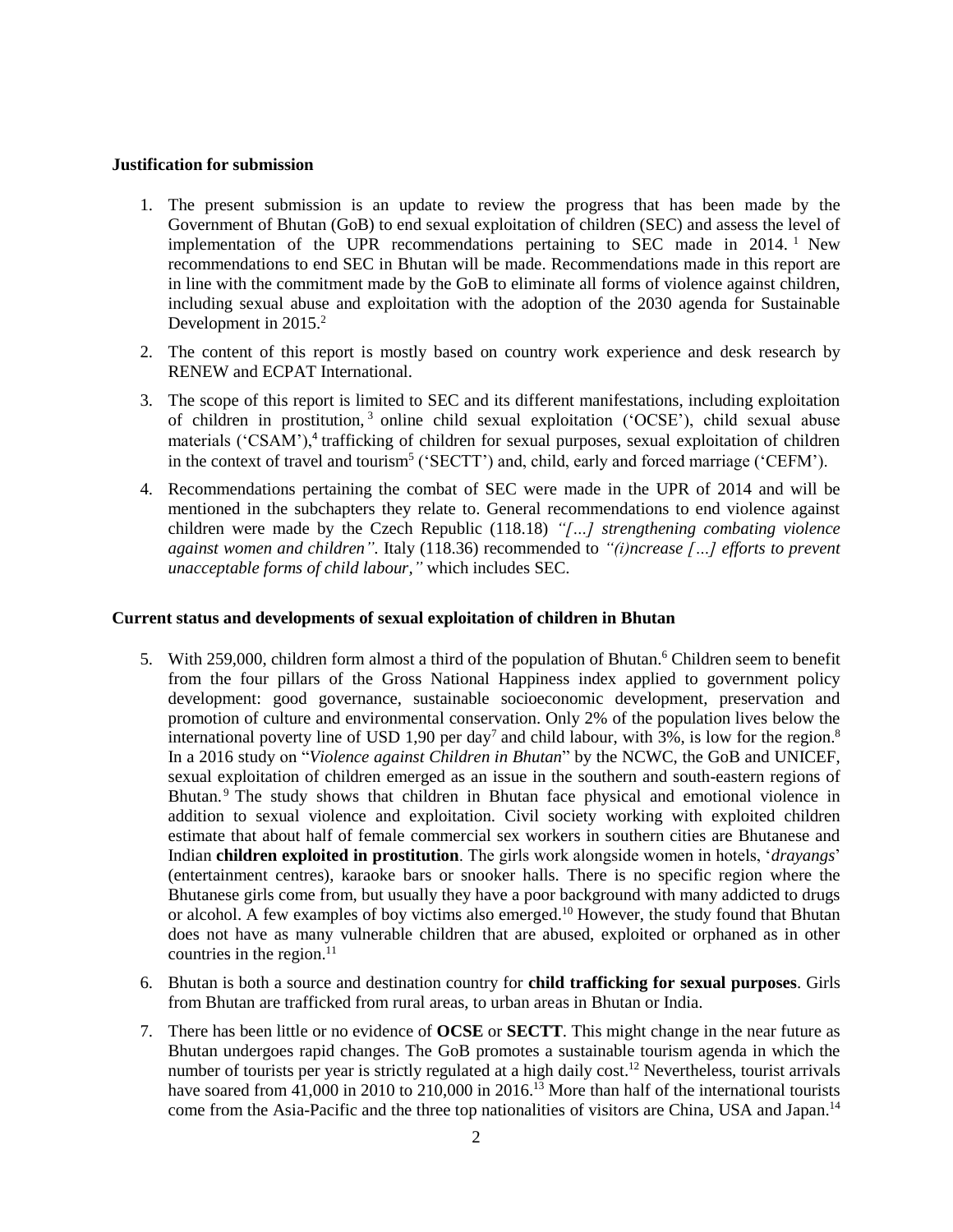Voluntourism and orphanages are less common in comparison with for example Nepal,<sup>15</sup> thus not posing as much risk for infiltration by paedophiles. Mobile phone and Internet use have penetrated Bhutan; in 2015 82% of the population used mobile phones<sup>16</sup> and in 2016 almost 37% used the Internet.<sup>17</sup> Increased exposure to tourist, travellers and the Internet will increase risks of SEC for Bhutan's children.

8. **Child marriage** is still prevalent in Bhutan with 6% of children married by 15 years of age and 26% by 18 years of age. <sup>18</sup> Child marriage must be recognised as both a factor enhancing vulnerability to SEC and a form of SEC itself. When a child marriage is settled between two families, the economic transaction that takes place establishes full control over the life of the child, for a price. SEC, defined as using a child for sexual purposes in exchange for goods or payment in cash or in-kind, takes place also when a child is forced into child marriage, in exchange for a dowry and the obligation to enter a sexual relationship with another individual.<sup>19</sup> Furthermore, children running away from home – to either escape the pending marriage or to escape their husband – are at a much higher risk to fall prey to SEC.

### **General measures of implementation**

### *National Action Plans and overall Strategies*

9. The GoB has adopted a National Plan of Action for Child Protection as part of the eleventh Five Year Plan (2013-2018). The National Commission for Women and Children (NCWC) has taken steps to review and update the National Plan of Action, while a comprehensive new *National Plan of Action on Child Wellbeing and Protection* (NPACWP) is currently under development, not only covering protection issues but also aspects of the wellbeing of children. The NPACWP provides for the promotion of children's participation, their protection and development. It will be implemented in the 12th Five Year Plan period and has been integrated in the sectoral plans of all relevant agencies. The NPACWP will significantly enhance the government's capacity to prevent and respond to violence, abuse and exploitation of children, including those from socioeconomically poor backgrounds. It will provide a guide for the establishment of a comprehensive child protection system and their wellbeing that will address human rights protection and development needs of all children, including groups of vulnerable children – children affected by HIV/AIDS and children with disabilities. . Sexual and reproductive health education is considered an important topic for wellbeing of all individuals in subjects such as general science, biology and health and physical education starting from grade VI through to grade XII. Moreover, 100% school in the country has life skills education programme. Additionally, school health coordinators, school guidance and counsellors, and school health club carryout regular awareness programme on sexual reproductive health in schools.

The new plan intends to address two of the recommendations given in 2014 from Belarus (118.7) and Ethiopia (118.8) to *"(s)trengthen the monitoring and evaluation efforts of women's empowerment and child protection through development of appropriate monitoring mechanisms (Ethiopia)."* Bolivia (118.28) recommended the GoB to *"(t)ake measures to effectively implement the Plan of Action for Child Protection."*

### *Coordination and Evaluation*

10. Responsible ministries to end SEC are the Ministry of Home and Cultural Affairs (MoHCA), Ministry of Health (MoH), and the Ministry of Labour and Human Resources (MoLHR). In 2004 Bhutan established a National Commission for Women and Children (NCWC), which raises awareness and offers training sessions for the judiciary, police and civil society organisations on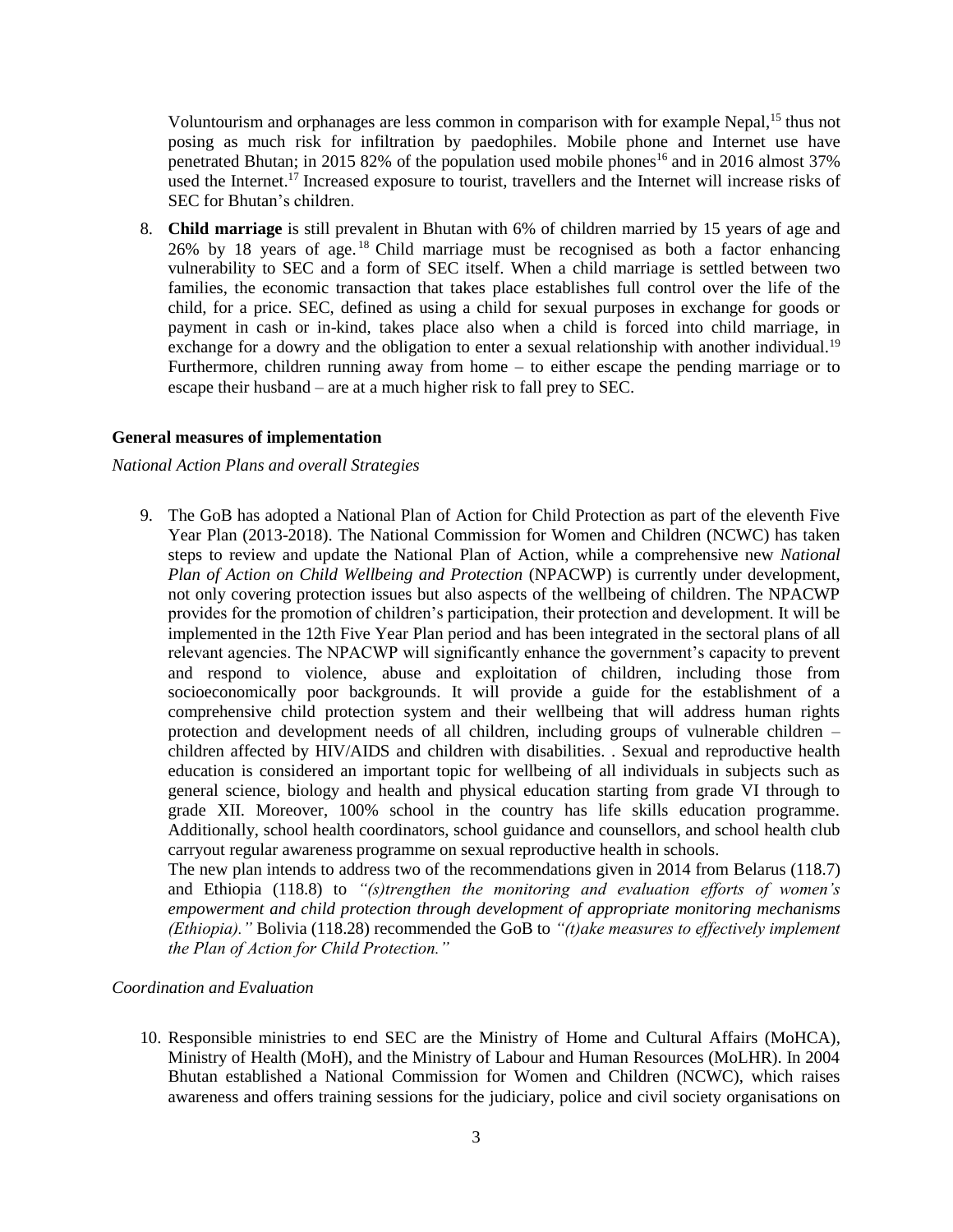issues pertaining to the rights of women and children, including human trafficking and child marriage. In 2013 the National Action and Coordinating Group (NACG) to End Violence Against Children and Women was established, that organises regular meetings. Although the NCWC and NACG are important steps towards coordination of child protection related matters, further strengthening and capacity development is needed. The following recommendations seems therefore still relevant:

- *a.* The 2014 recommendation by Afghanistan (118.5) to *"[c]ontinue providing assistance to the National Commission for Women and Children through capacity-building and providing additional human resources and technical expertise"*
- *b.* The 2014 recommendation by Azerbaijan (118.6) to *"[f]urther its endeavours with regard to the smooth and productive activity of the Women and Child Protection Division within the country."*
- c. The 2014 recommendation by South Africa (118.3) to *"[e]stablish a national child welfare committee, as provided for by the Child Care and Protection Act"*
- d. The 2014 recommendation by Turkey (118.4) to *"[e]stablish an effective organization within the Government for implementing the child protection programme as an initial step."*
- e. The 2017 recommendation of the Committee on the Rights of the Child to *"[e]stablish a government entity with the mandate and the responsibility to coordinate all activities related to the implementation of the Convention, and provide it with the human, technical and financial resources necessary for its effective operation at the cross-sectoral, national, regional and local levels."<sup>20</sup>*
- 11. The Philippines (118.34) and Belarus (118.35) recommended the GoB to *"[c]ontinue to enhance its engagement with its regional and international partners to facilitate building of capacities in countering domestic and gender-based violence and human trafficking, especially of women and children."* This recommendation has been followed up in part on the - partly overlapping - topic of violence against children. In 2018 NCWC hosted the Eighth United Nations High-Level Cross-Regional Round Table on the role of regional organisations in protecting children from violence and advancing progress towards the elimination of all forms of violence against children as called for by the 2030 Agenda for Sustainable Development. The meeting was organised by the UN Special Representative of the Secretary-General on Violence against Children and the South Asia Initiative to End Violence against Children (SAIEVAC). On the agenda were strengthening regional commitments, enhancing cross-regional cooperation with a special focus on protection of children from harmful practices like child marriage and the role of community and religious leaders in addressing social norms that condone violence against children.

#### **Recommendations to the GoB**

 $\triangleright$  To establish a government entity with the mandate and the responsibility to coordinate all activities related to the implementation of the Convention and its ratified protocols, and provide it with the human, technical and financial resources necessary for its effective operation at the cross-sectoral, national, regional and local levels.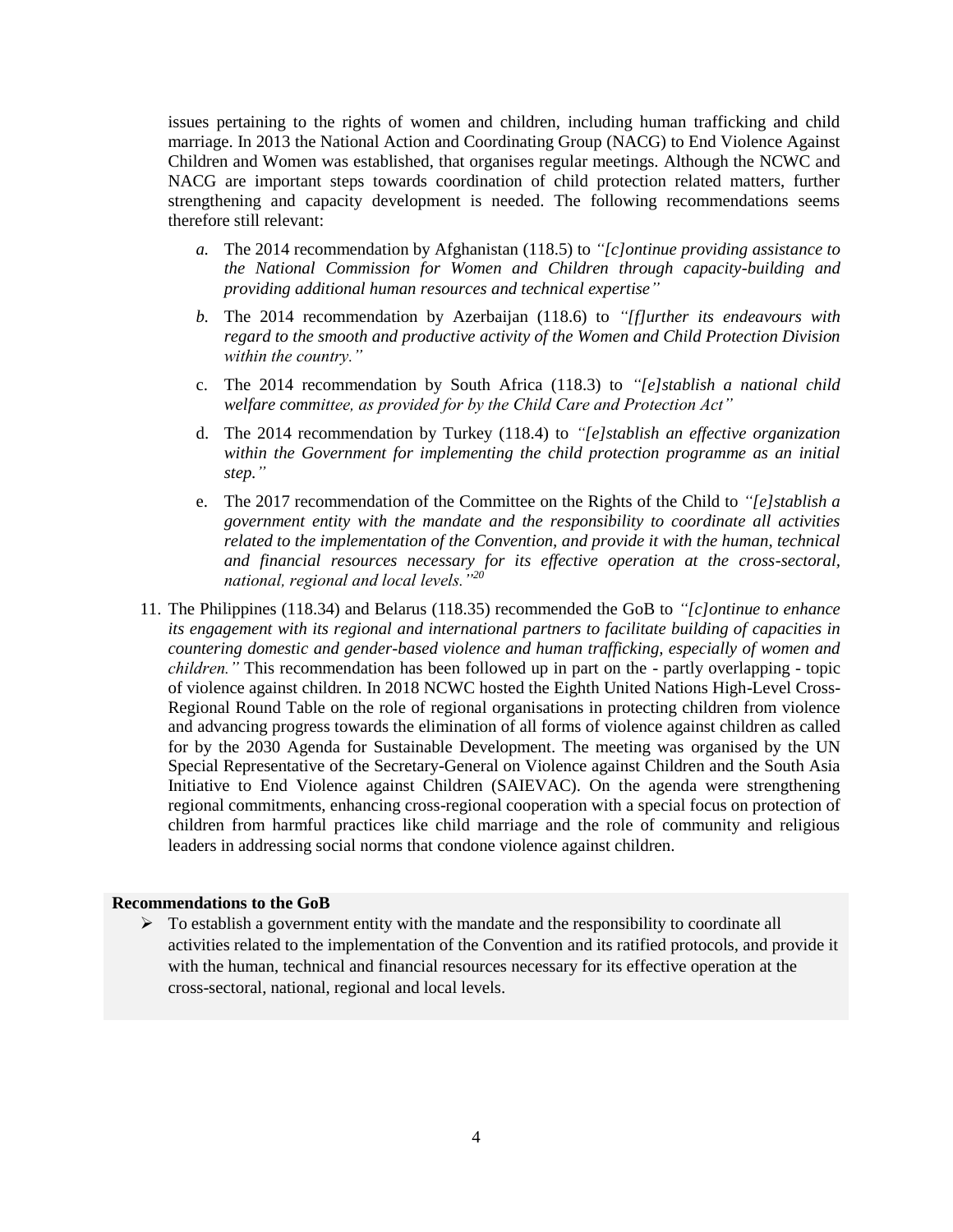## **Legislative framework**

- 12. The GoB has made commendable efforts to improve child protection from violence in the past decade with the amendments in the *Penal Code* in 2011 and adoption of the *Child Care and Protection Act* (CCPA) in the same year, the *Child Adoption Act* (CAA) in 2012 and the *Child Care and Protection Rules and Regulations* (CCPRR) in 2015.
- 13. **Child prostitution** is prohibited expressly in the CCPA<sup>21</sup> and the definition is consistent with Article 2 (b) of the OPSC.
- 14. **Child trafficking for sexual purposes** is prohibited through the CCPA<sup>22</sup> as well as the Penal Code.<sup>23</sup> The CCPA definition of child trafficking is narrower than the definition of the UN Protocol to Prevent Supress and Punish Trafficking in Persons, especially Women and Children – to which Bhutan is not a party – as the CCPA does apply the means of exploitation (force, fraud, or coercion), while the UN Protocol expressly states that this is irrelevant.
- 15. **Child pornography** is prohibited in the  $\text{CCPA}^{24}$  and is in line with article 2 (c) of the OPSC. In addition, the Penal Code criminalises paedophilia in article 225, which captures the acts of photographing or videotaping a child in a sexual act and/or selling, manufacturing, distributing or otherwise dealing in material that contains any depiction of a child engaged in sexual contact. Computer pornography is also criminalised (regardless of whether it involves a child) under the Penal Code and punishable under the Bhutan Information, Communications and Media Act, which both address obscenity/obscene communications.<sup>25</sup> Virtual child pornography and mere possession of child pornography is not explicitly addressed under the national laws of Bhutan.<sup>26</sup> Grooming of children for sexual purposes and live streaming could be sufficiently considered prohibited by the *Bhutan Information, Communications and Media Act* and the Penal Code.<sup>27</sup> Internet Service Providers (ISPs) are not explicitly required by law to report any child pornography material distributed or hosted through their services, but they are knowingly act as host for pornographic material.<sup>28</sup>
- 16. There is no specific legislation to address **SECTT** and legislation that provides extraterritorial jurisdiction for SEC offences specifically is not in place in Bhutan.<sup>29</sup> The Civil and Criminal Procedure Code gives jurisdiction to the courts of Bhutan on the basis of territory and nationality, <sup>30</sup> but presumably this is not covering the by the OPSC recommended broad jurisdiction.
- 17. Bhutan's Extradition Act any treaty (or non-treaty) state may request the extradition of a fugitive offender who has absconded to Bhutan and as most SEC offences are punishable in Bhutan, most SEC offenses would constitute extraditable offences.
- 18. Since 1996 the minimum age for marriage for both man and women is 18 years. However, as mentioned in the previous chapter, **CEFM** is an ongoing issue.
- 19. With the adoption of the aforementioned laws and regulations, the GoB is meeting most of the international legal standards to protect children from SEC. However, as Bolivia (118.29) recommended, the GoB could enhance the protection by *"[e]xpedit[ing] the preparation and adoption of norms and regulations to implement the provisions of the Child Adoption Act and the 2011 Child Care and Protection Act,"* as the laws are not fully implemented throughout the country.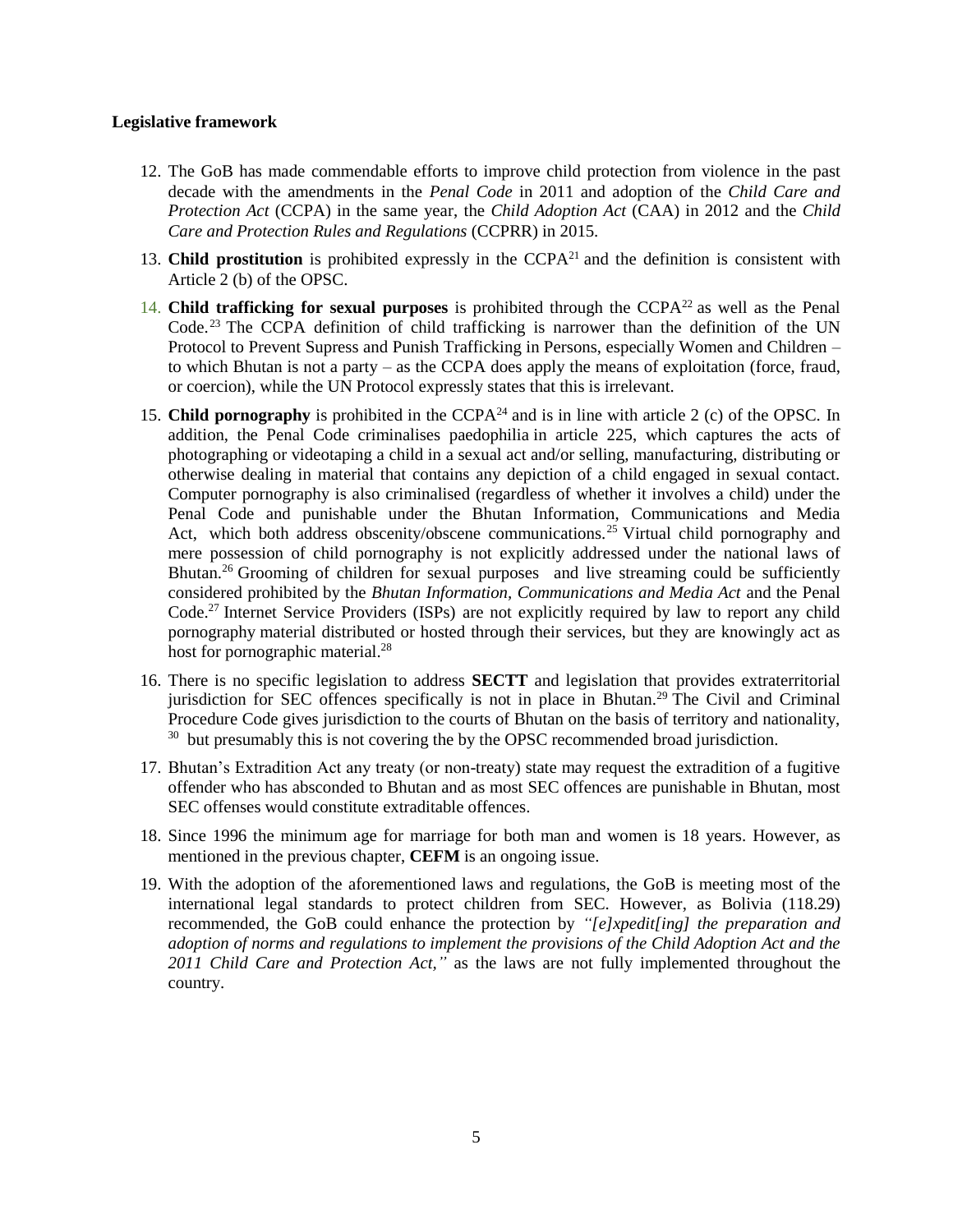## **Recommendations to the GoB**

- Bring the CCPA definition of child trafficking in line with the UN Protocol to Prevent Supress and Punish Trafficking in Persons, especially Women and Children.
- $\triangleright$  Consider ratifying the:
	- o UN Protocol to Prevent, Supress and Punish Trafficking in Persons, especially Women and Children.
	- $\circ$  the Optional Protocol to the Convention on the Rights of the Child on a communications procedure.
	- o the International Labour Organization Worst Forms of Child Labour Convention, 1999 (No. 182).
	- o international cybercrime treaties, such as the Council of Europe Convention on Cybercrime.
- Sign both the 2014 and the 2015 WePROTECT Statements of Action (of governments), [https://assets.publishing.service.gov.uk/government/uploads/system/uploads/attachment\\_data/file/](https://assets.publishing.service.gov.uk/government/uploads/system/uploads/attachment_data/file/477612/171211_-_Statement_of_Action_-_Countries_LEAs_-_FINAL__4_.pdf) 477612/171211 - Statement of Action - Countries LEAs - FINAL 4 .pdf and [https://static1.squarespace.com/static/5630f48de4b00a75476ecf0a/t/582ba1b403596e2e332b225c](https://static1.squarespace.com/static/5630f48de4b00a75476ecf0a/t/582ba1b403596e2e332b225c/1479254513430/WeProtect+2015+-+Country+Statement+of+Action.pdf) [/1479254513430/WeProtect+2015+-+Country+Statement+of+Action.pdf.](https://static1.squarespace.com/static/5630f48de4b00a75476ecf0a/t/582ba1b403596e2e332b225c/1479254513430/WeProtect+2015+-+Country+Statement+of+Action.pdf)
- In line with the SAIEVAC Regional Action Plan (2015 2018), develop a national strategy to end child marriage including collection of data and raising awareness.

## **Prevention**

- 20. Prevention and awareness raising actions have been undertaken on SEC related issues by a myriad of organisations and government institutions, e.g. RENEW, Nedan Foundation, the Youth Development Fund and some campaigns are supported by the government, such as an awareness campaigns targeting staff of *drayangs* and Bhutanese migrants. However, efforts are not coordinated among stakeholders nor has the impact been evaluated. A more structural approach has been taken through the framework for awareness raising between the Multi Sectoral Task Force of the Ministry of Health and the Community Based Support System of RENEW for joint awareness raising actions on reproductive health and gender-based violence.
- 21. Bhutan registers  $100\%$  of births in the nation,<sup>31</sup> which helps to prevent SEC as each child is accounted for, age and identify cannot be easily changed.
- 22. Bhutan's highly regulated visa policy may well work as a preventative measure against SECTT, however it is unclear if the government systematically denies entry of foreigners who are flagged as child sex offenders.
- 23. More work is still needed to raise awareness on CEFM. In 2014 Slovenia (118.20) recommended the GoB to "*(f)ormulate awareness-raising activities as part of efforts to prevent the practice of child marriage […]" while Canada recommended* to *"(c)ontinue its efforts to raise awareness in rural communities about marriage laws and the dangers of child, early and forced marriage."* A similar recommendation on awareness raising on human trafficking was made by Belarus (118.35).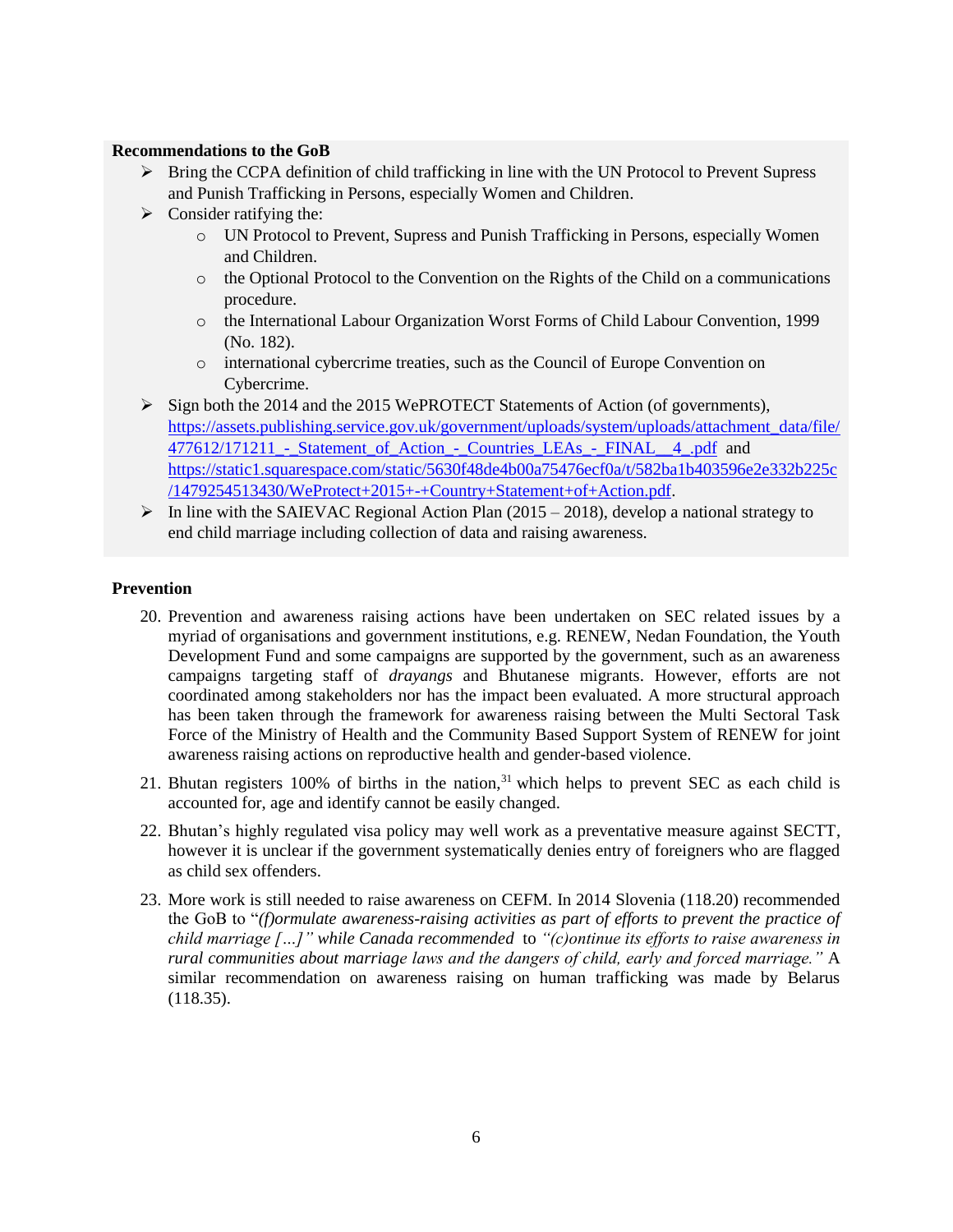### **Recommendations to the GoB**

- $\triangleright$  Continue awareness raising among vulnerable populations and in remote and poor communities on SEC related crimes and the harmful practice of child marriage.
- $\triangleright$  Expand the NCWC mandate to support, coordinate and evaluate prevention efforts.
- $\triangleright$  Provide families faced with social and economic difficulties with adequate support and welfare services to prevent their children from engaging in child labour and sexual exploitation activities.
- $\triangleright$  Work with the media to increase public awareness on online child sexual exploitation, grooming and child pornography.
- $\triangleright$  Deny entry to convicted child sex offenders who are likely to reoffend.
- $\triangleright$  Undertake awareness-raising campaigns with the tourism industry and the public at large on the prevention of child sex tourism and disseminate widely the charter of honour for tourism and the World Tourism Organization Global Code of Ethics for Tourism among travel agents and in the tourism industry.

### **Protection of the rights of the child**

#### *Measures adopted to protect the rights and interests of child victims by the court and law enforcement*

- 24. The justice sector and government institutions tailored to (women and) children's needs enable children and their allies to report cases, seek justice and prosecute perpetrators. Bhutan has created specialised law enforcement units to address violence against women and children, including child marriage, namely three Women and Child Protection Units (WCPU) and eight Women and Child Protection Desks (WCPD). The  $12<sup>th</sup>$  Five Year Plan foresees setting up additional WCPDs in the remaining police stations. The GoB also has the intention to establish a Child Justice Court as is foreseen in the CCPA.<sup>32</sup> However, to date, the biggest challenge on eliminating SEC is the lack of reporting. In 2013, the Royal Bhutan Police (RBP) recorded 35 reported cases of child rape. Up until 2015 there have only been three cases of child trafficking to date<sup>33</sup> and there has been no incident of the sale of children, child prostitution or child pornography. RENEW was unable to identify any such cases with other organisations/partners. According to National Commission for Women and Children (NCWC)'s director Kunzang Lhamu children and young people rarely report violence to adults, authorities, and service providers in Bhutan.<sup>34</sup> There is a need to create a safe and publicly known way to report, as children are unaware of agencies responsible for the protection of children where they can report. RENEW is an NGO that provides protection services. RENEW does not operate a child helpline but receives cases through referrals by their volunteers or they are being reported by the victim's family members or the victim themselves. RENEW confirms there is a need for better and more known reporting mechanisms.
- 25. The RBP maintains a database of repeat offenders committing crimes against women and children in their Crime and Criminal Information System (CCIS).
- 26. With the support of UNICEF, the GoB has commenced with setting up child protection frameworks in monastic schools in 2013, thus extending state protection to approximately 4,000 children attending these schools throughout the country.<sup>35</sup> However, expansion of current child protection services and mechanisms are necessary, such as alternative care, justice for children (as per the Child Care and Protection Act Rules and Regulations 2014) and standard operating procedures for victim identification and referral to protection services.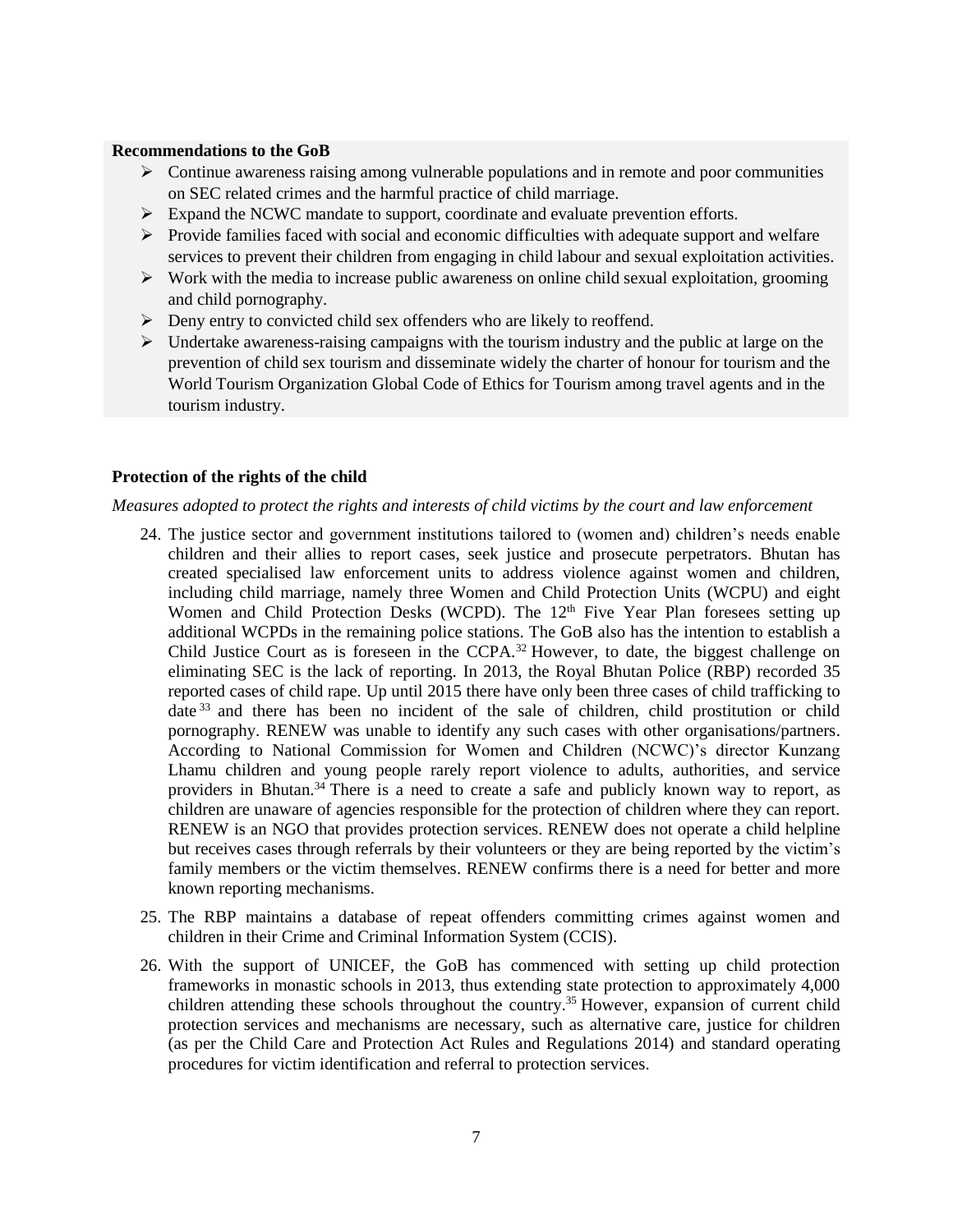#### *Recovery and Reintegration*

- 27. The One Stop Crisis Centre of the MoH is an applaudable initiative, although currently only available in Thimphu. However, the services to the victims of violence and sexual assault are being provided in other hospitals around the country as well.
- 28. RENEW provides shelter for vulnerable children and victims of violence as well as counselling services. RENEW has taken over this service from the government with financial support from the GoB. Vocational trainings to vulnerable girls are provided by the Youth Development Fund, which also runs a drug rehabilitation centre. Service provision to child victims of violence and vulnerable children are not coordinated.

## **Recommendations to the GoB**

 $\overline{a}$ 

- Instate a toll-free helpline and promote awareness among all children at the national level.
- $\triangleright$  Mandatory reporting of suspected sexual exploitation of a child, with strong sanctions for noncompliance and develop protection mechanisms for those who report the crime.
- $\triangleright$  Improve access to justice by training the justice sector on handling and prosecuting SEC related cases and incorporating this in the standard professional training curricula for law enforcement officers and judges.
- $\triangleright$  Improve capacity to identify and investigate crimes involving the OCSE. Increase training on the collection and maintenance of electronic data. Provide oversight by an independent body or agency with a specific mandate.
- $\triangleright$  Finalize and adopt the standard operating procedures and guidelines being developed by the NCWC
- $\triangleright$  Ensure that child-sensitive services are available and regulated by quality standards, implemented by knowledgeable, well-trained staff with adequate resources and easily accessible to all children.

<sup>&</sup>lt;sup>1</sup> Human Rights Council (2014), "Report of the Working Group on the Universal Periodic Review: Bhutan", A/HRC/27/8, 1 July 2014, accessed on 14 August 2018, [https://documents-dds](https://documents-dds-ny.un.org/doc/UNDOC/GEN/G14/070/60/PDF/G1407060.pdf?OpenElement)[ny.un.org/doc/UNDOC/GEN/G14/070/60/PDF/G1407060.pdf?OpenElement.](https://documents-dds-ny.un.org/doc/UNDOC/GEN/G14/070/60/PDF/G1407060.pdf?OpenElement)

<sup>2</sup> Sustainable Development Goal Targets 5.2, 8.7, and 16.2.

<sup>3</sup> ECPAT prefers the term 'exploitation of children in prostitution' instead of 'child prostitution' in line with the recently widely adopted Terminology Guidelines. ECPAT International (2016), "Terminology Guidelines for the Protection of Children from Sexual Exploitation and Sexual Abuse, Adopted by the Interagency Working Group in Luxembourg, 28 January 2016", Bangkok: ECPAT, 29, 19 August 2018, [http://luxembourgguidelines.org/.](http://luxembourgguidelines.org/)

<sup>4</sup> ECPAT prefers the term 'child sexual exploitation material' or 'child sexual abuse material' over the often in legal context still used 'child pornography' in line with the recently widely adopted Terminology Guidelines. ECPAT International (2016), "Terminology Guidelines for the Protection of Children from Sexual Exploitation and Sexual Abuse, adopted by the Interagency Working Group in Luxembourg, 28 January 2016", Bangkok: ECPAT, 39, accessed on 19 August 2018, [http://luxembourgguidelines.org/.](http://luxembourgguidelines.org/)

<sup>5</sup> ECPAT International (2016), "Terminology Guidelines for the Protection of Children from Sexual Exploitation and Sexual Abuse, adopted by the Interagency Working Group in Luxembourg, 28 January 2016", Bangkok: ECPAT, 54, accessed on 19 August 2018[, http://luxembourgguidelines.org/.](http://luxembourgguidelines.org/)

<sup>6</sup> UNICEF (2017), "*State of the World's Children 2017*", accessed on 19 August 2018, 174, [https://www.unicef.org/publications/index\\_101992.html.](https://www.unicef.org/publications/index_101992.html)

<sup>7</sup> UNICEF (2017), "*State of the World's Children 2017*", accessed on 19 August 2018, 202, [https://www.unicef.org/publications/index\\_101992.html.](https://www.unicef.org/publications/index_101992.html)